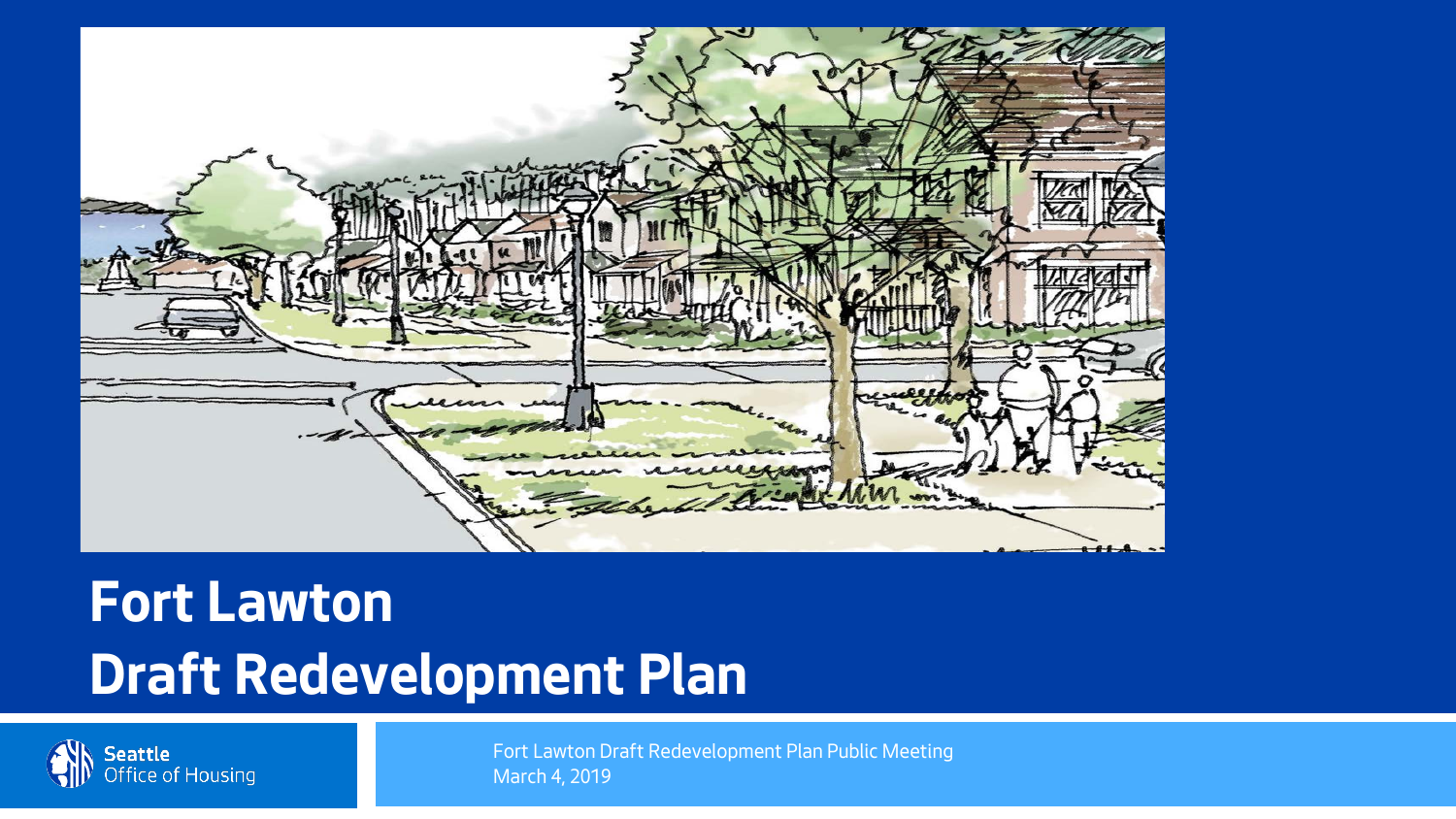#### **Ft Lawton Draft Redevelopment Plan Public Meeting Agenda**

| <b>Agenda Item</b>                                                                            | <b>Time</b>   |
|-----------------------------------------------------------------------------------------------|---------------|
| <b>Open House</b><br>Opportunity to ask questions with City and partner organization<br>staff | 5:30          |
| <b>Ft. Lawton Draft Redevelopment Plan Presentation</b>                                       | 6:00          |
| <b>Public Comment</b><br>Comments limited to 2 minutes per person                             | $6:15 - 8:30$ |

#### **City and partner organization staff will be available to answer questions during the open house only.**

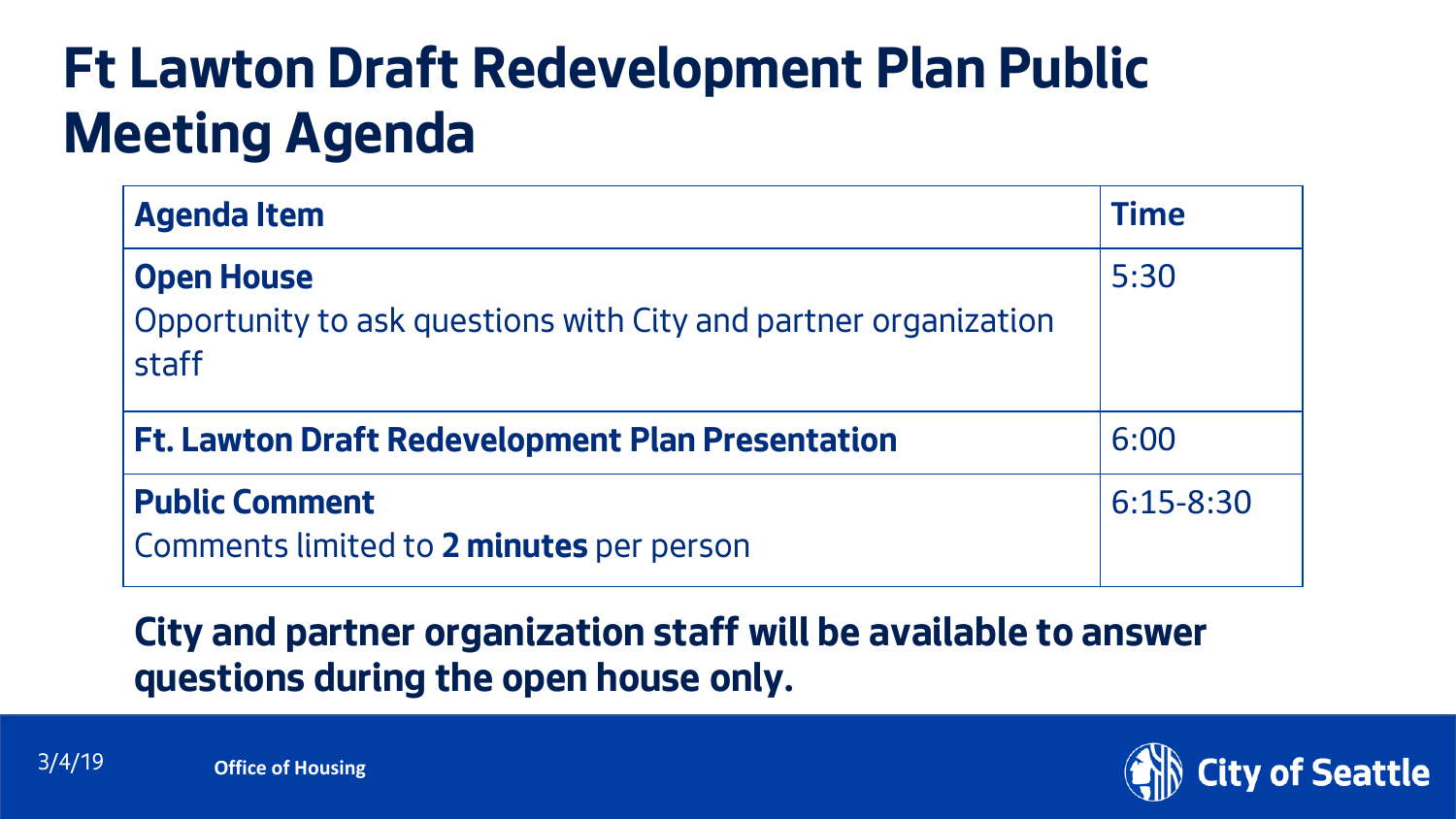# **Purpose of Tonight's Public Meeting**

#### **Share information**

- Draft Redevelopment Plan
- Process timeline

#### **Collect public comment on the Draft Plan**

- Oral public comment to begin after presentation
- Written comment forms available, or may be submitted to:

**Email:** Housing@seattle.gov

**Mail:** Office of Housing, PO Box 94725, Seattle, WA 98124-4725

#### **Comments due March 6, 2019**

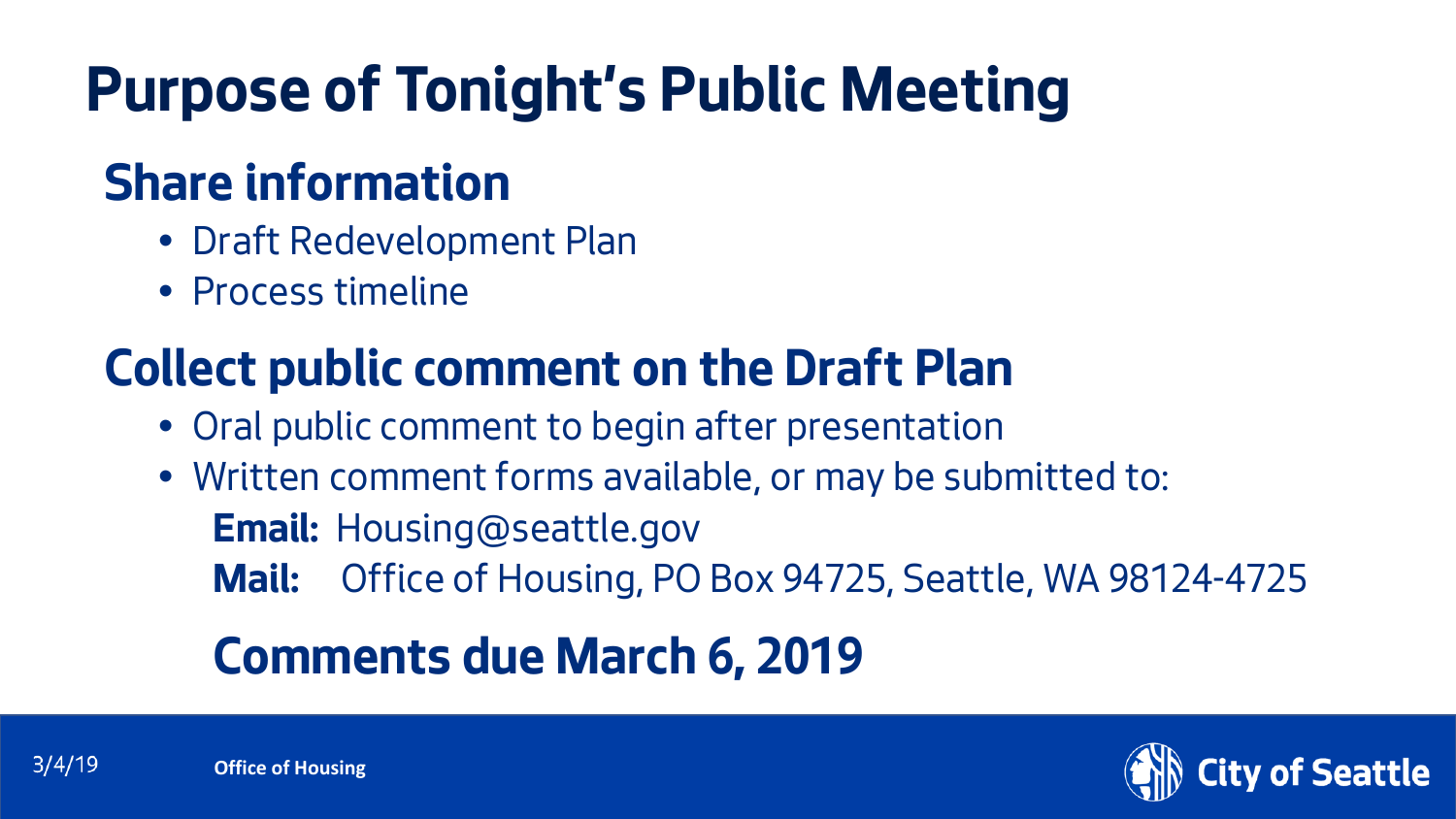## **Where We Are in the Process**

- 2005 BRAC Commission lists 70th Regional Support Command headquarters located at Fort Lawton as surplus property; City named Local Redevelopment Authority
- 2006-2008 Public outreach and engagement leads to the 2008 Fort Lawton Redevelopment Plan
- June 2017 SEPA scoping process
- August 2017 Scoping Report published
	- Revisions to EIS scope based on public input
- November 2017 Seattle Public Schools partnership

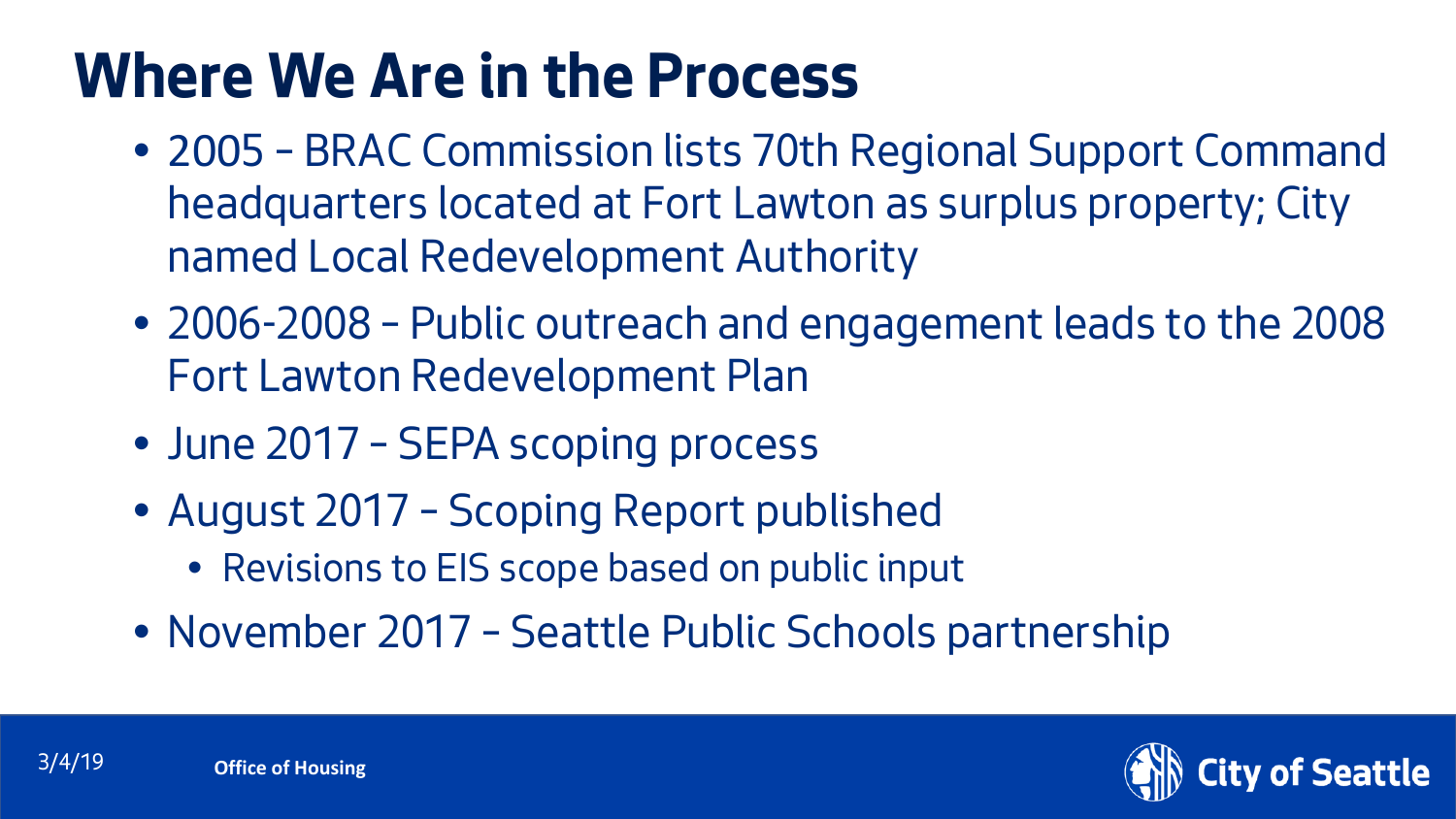## **Where We Are in the Process**

- December 2017-January 2018 Draft EIS/Public Hearing and Comment Period
- February-March 2018 Public comments reviewed; Final EIS includes responses to comments and revisions
- November- Hearing Examiner determines FEIS to be adequate
- **Q1 2019 – Proposed Redevelopment Plan prepared for public comment**
- Q2 2019 City Council review and action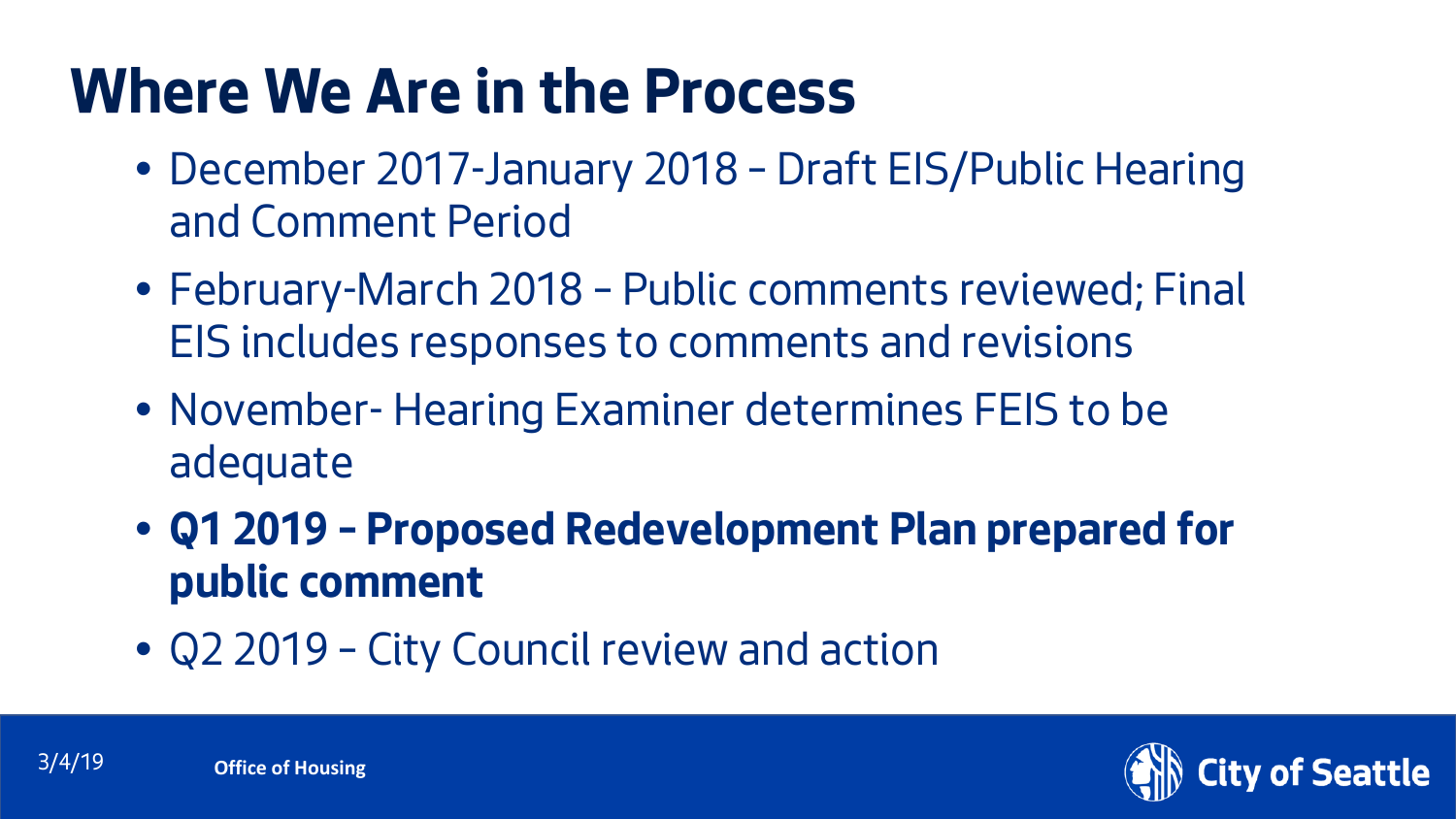# **Vision for Fort Lawton**

Use **publicly-owned land** to create an **affordable, livable community** that creates opportunities for those with low incomes to live in the Magnolia neighborhood, and takes advantage of the opportunity to increase recreational and open space for Seattle.

Core components include:

- Supportive housing, on-site services for homeless seniors, including veterans;
- Affordable rental housing for low-wage workers and their families;
- Affordable homeownership opportunities for low-income families;
- Preservation of existing natural areas that support wildlife habitat;
- Parks acquisition and maintenance facility for Seattle Parks and Recreation
- Two multipurpose athletic playfields

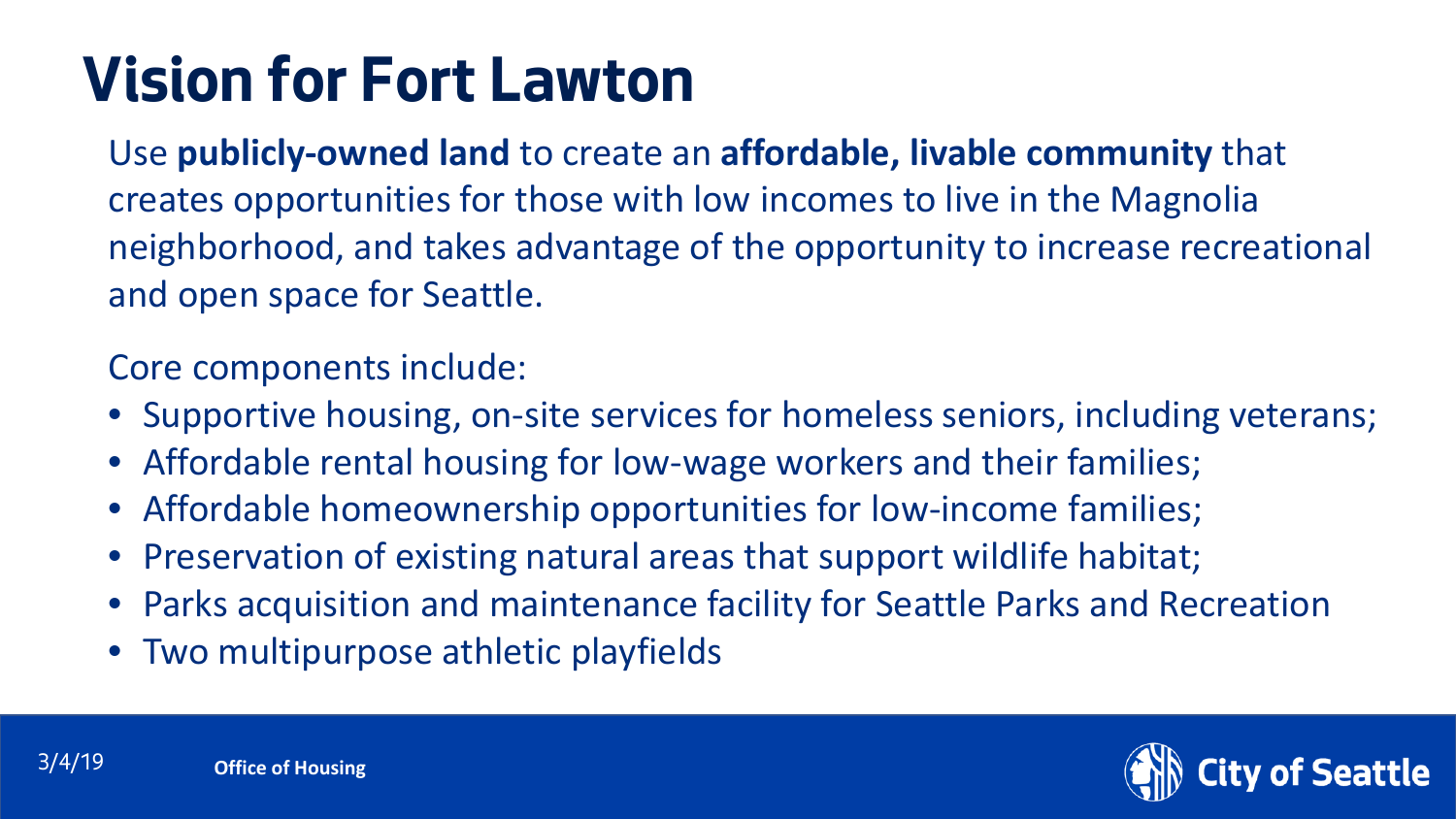#### **Elements Studied in the Final EIS, incorporated in Draft Redevelopment Plan**

- **Geology/Soils:** soils, geology, topography
- **Biological Resources:** plants, animals and wetlands
- **Air Quality:** air and greenhouse gas (GHG) emissions
- **Noise:** noise generation
- **Environmental Health:** hazardous materials and substances
- **Land Use/Relationship to Plans and Policies:** land uses, relationship to City, County, State and other local plans/policies, and key federal plans/policies
- **Aesthetics/Visual Resources:** visual character, views, light and glare, shadows
- **Housing, Socioeconomics and Environmental Justice:** housing types and affordability, demographic conditions,<br>disproportionate impacts on minority and low income populations
- **Recreation and Open Space:** parks and recreation
- **Historic and Cultural Resources:** historic, archaeological and cultural resources
- **Transportation:** motorized and non-motorized
- **Public Services:** police, fire/emergency services, schools
- **Utilities:** water and sewer

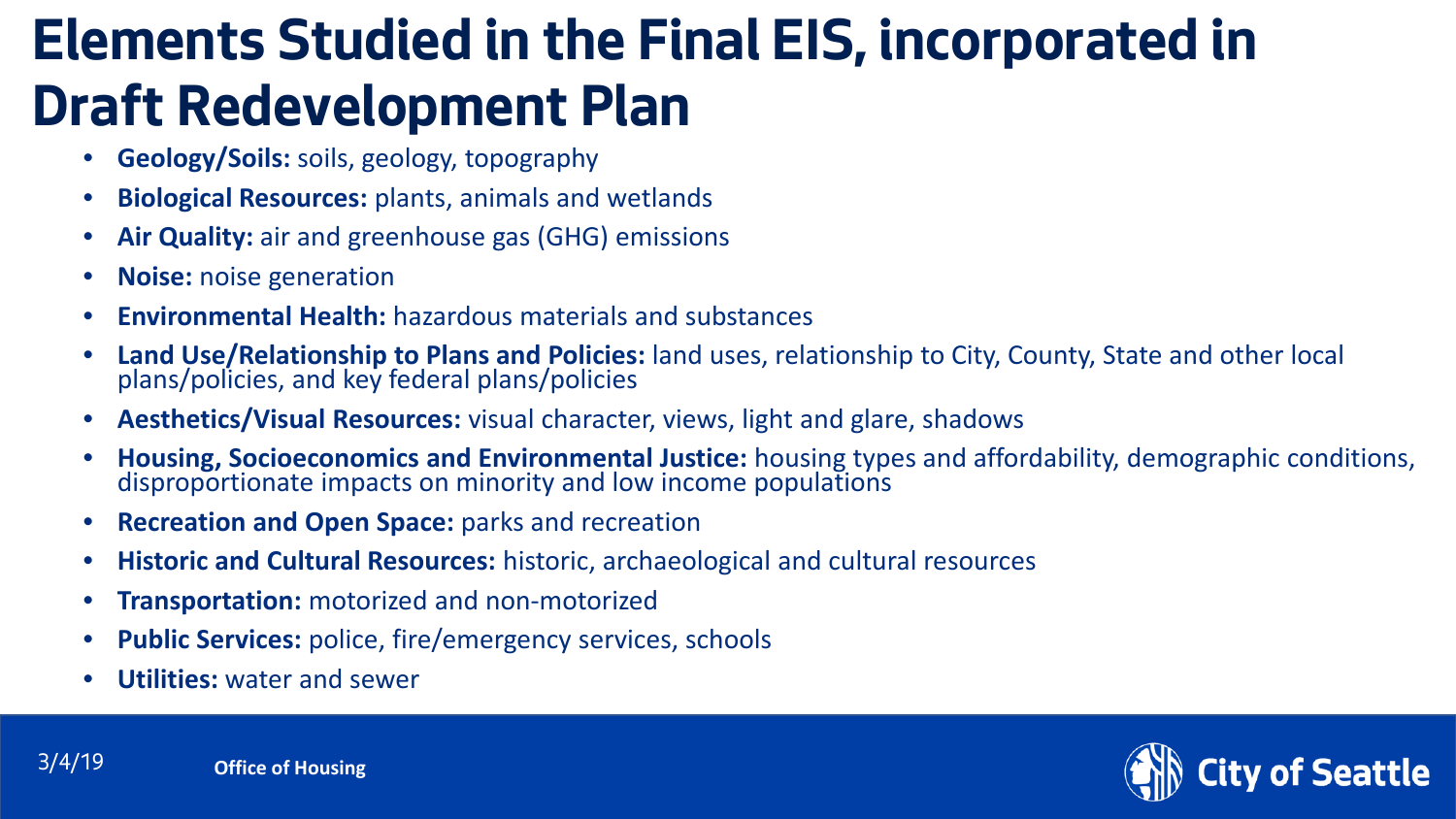#### **Vision for Fort Lawton- Before**









**2/11/19 Office of Housing**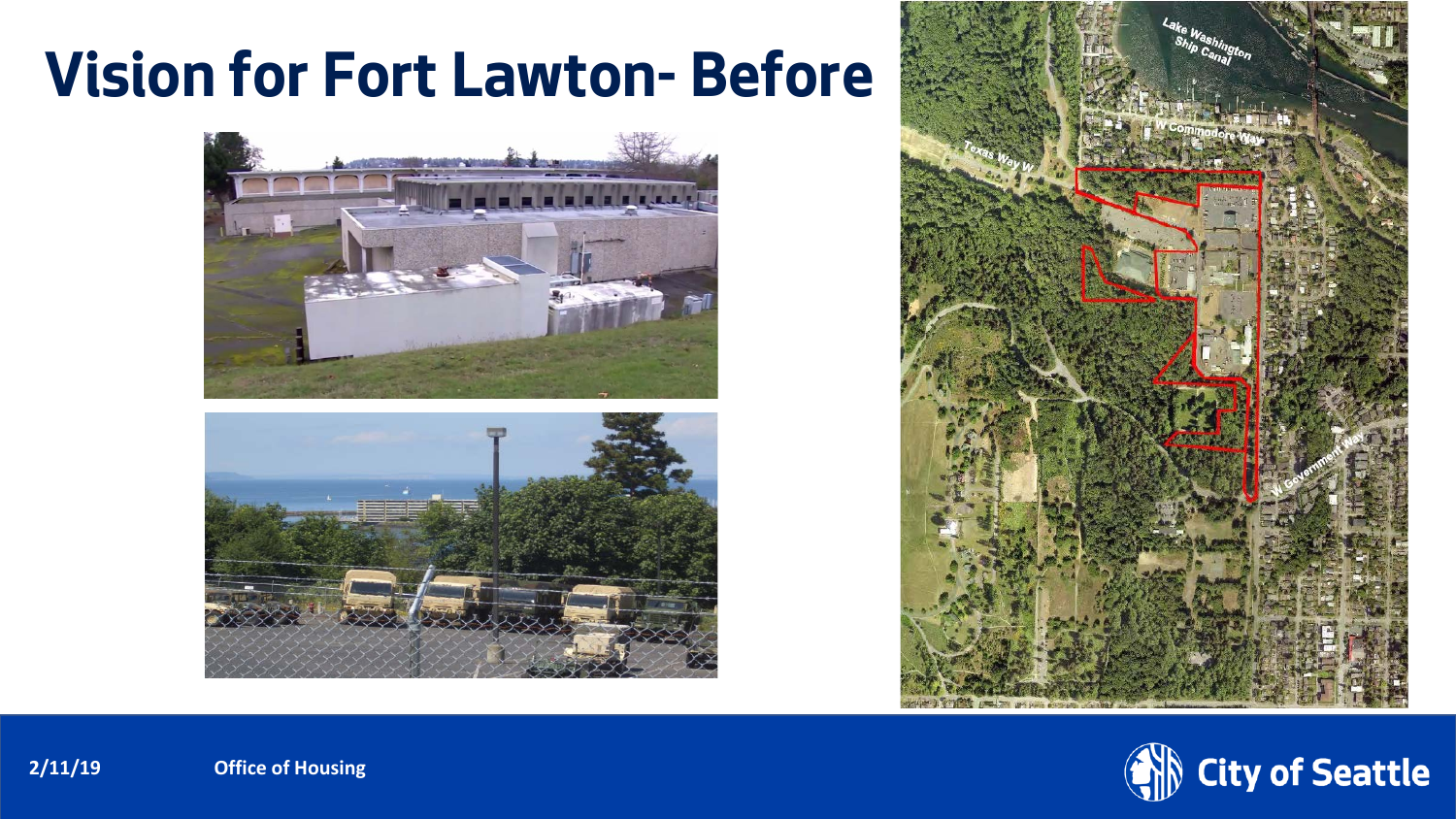## **Vision for Fort Lawton - After**





**2/11/19 Office of Housing**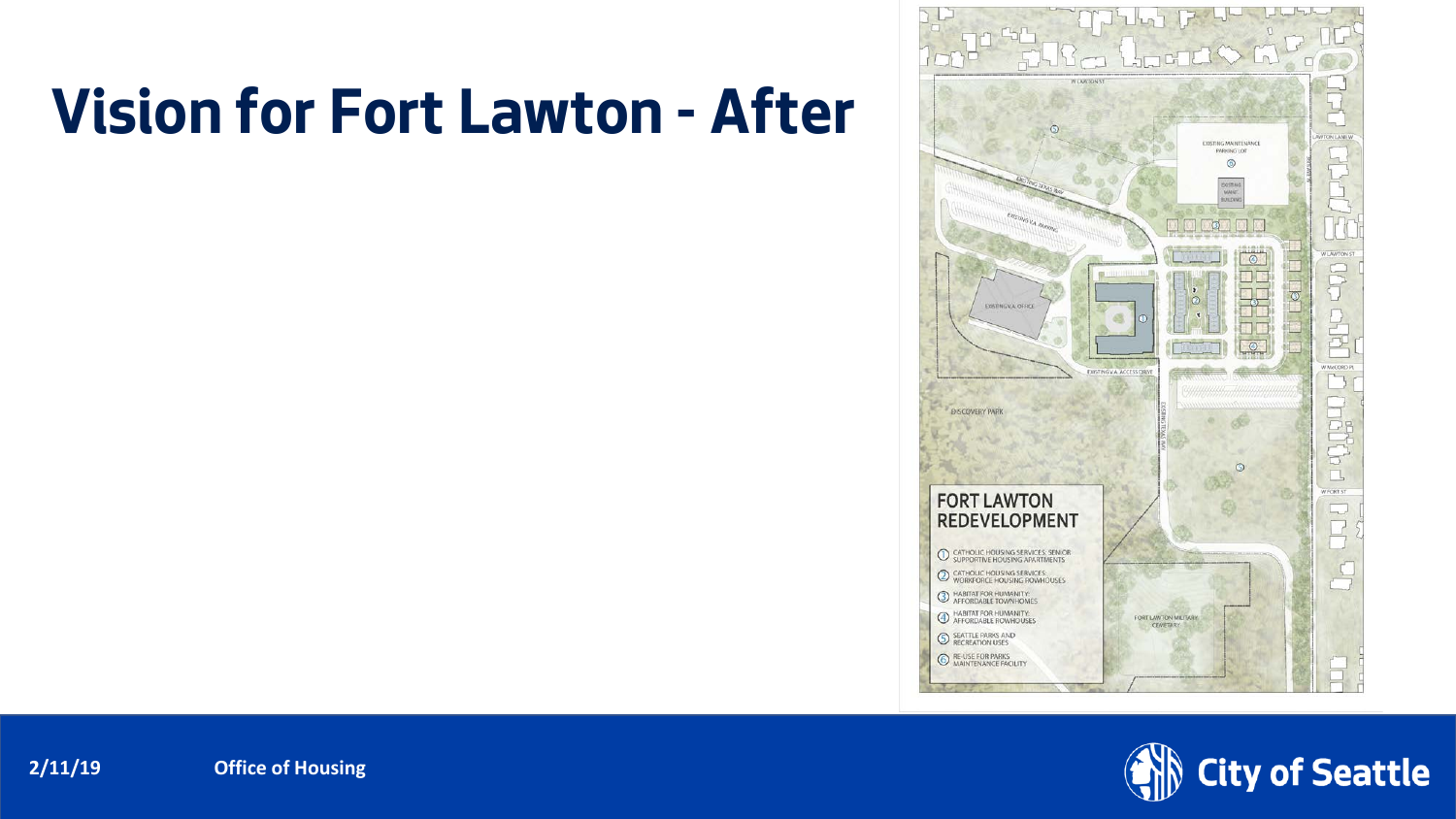# **Affordable Rental and Ownership Housing**

#### **Development of 238 units of affordable housing:**

- ~ 85 supportive housing units for seniors, including veterans, who have experienced homelessness
	- Sponsors: Catholic Housing Services of Western Washington and United Indians of All Tribes Foundation;
	- U.S. HUD homeless housing public benefit conveyance \$0
- ~ 100 one-, two-, and three-bedroom flats or rowhouses for renter households with incomes up to 60% of AMI (\$42K-60K for 1-4-person HH)
	- Sponsor: Catholic Housing Services;
	- U.S. Army negotiated sale conveyance





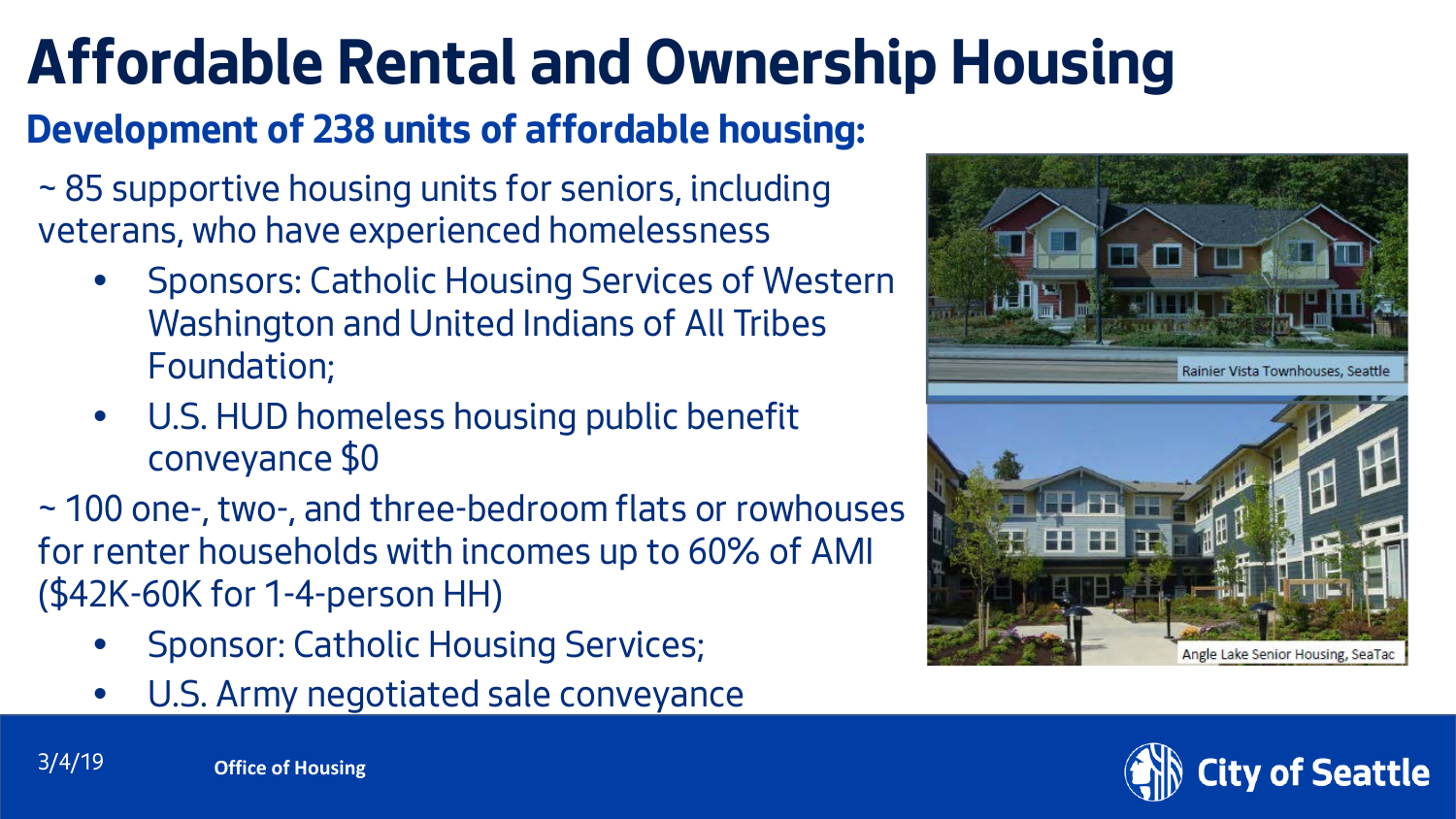# **Affordable Rental and Ownership Housing**

~ 50 three-bedroom rowhouses and townhomes for homebuyers with incomes up to 80% of AMI (\$64K-86K for 2-5-person HH)

- Sponsor: Habitat for Humanity of Seattle/King County; U.S. U.S.
- HUD self-help housing public benefit conveyance \$0



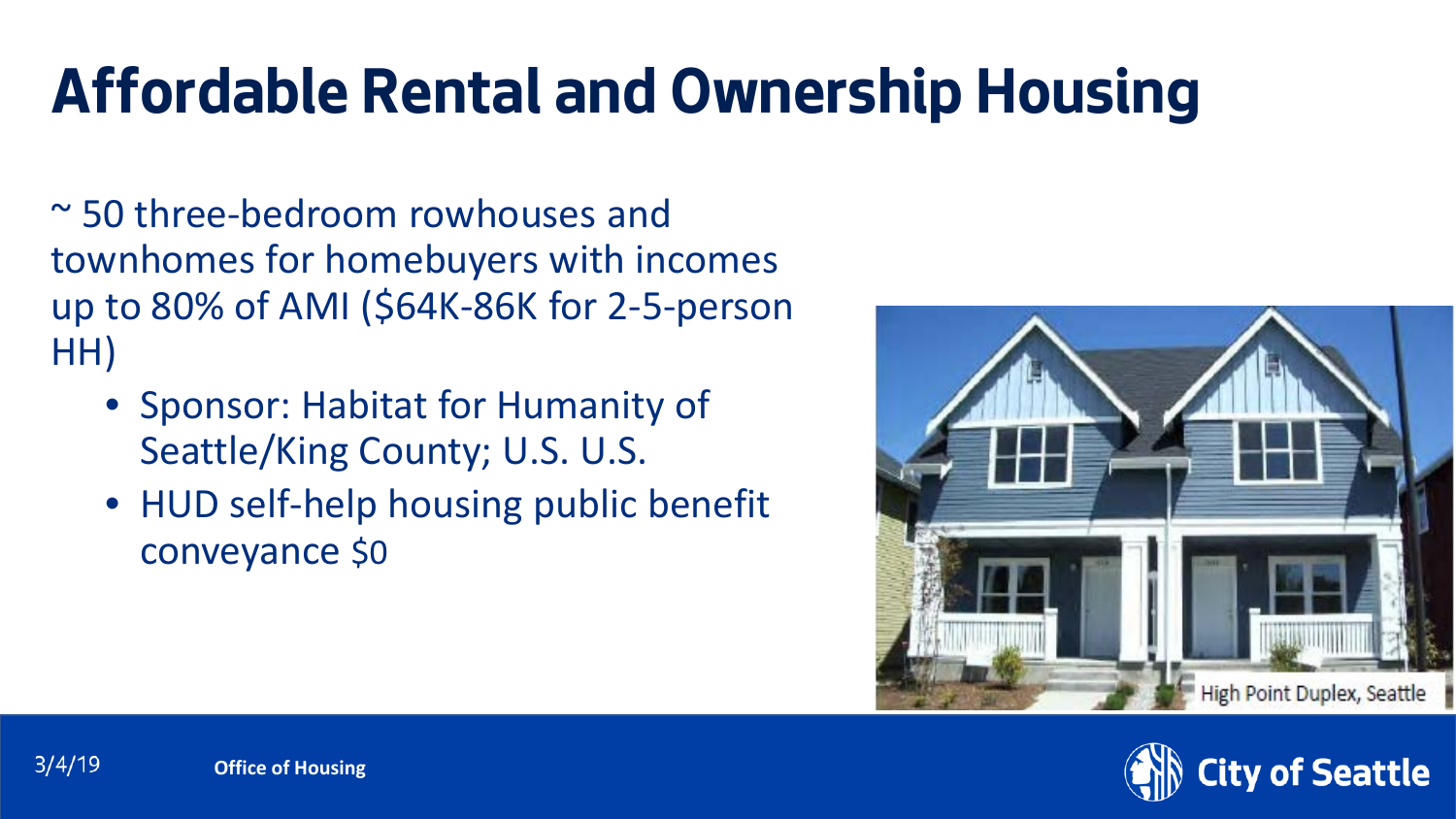# **Parks and Recreation**

#### **Acquisition of 21- 22 acres for parks and recreation uses:**

- ~ 13 acres for passive recreation
- ~ 6 acres for development of 2 multi-purpose fields and surface parking<br>(south of the new affordable housing), opportunity for Seattle Public Schools
- Between 4 and 5 acres of forest land on western edge of Fort Lawton incorporated into Discovery Park
- Reuse of existing structure to north of housing as park maintenance facility
- Public engagement process prior to parks design and development
- Conveyance to Seattle Parks and Recreation: U.S. Department of Interior (National Parks Service) parks public benefit conveyance \$0
- Conveyance to Seattle Public Schools: Either U.S. Department of Education parks public benefit conveyance or U.S. Army negotiated sale

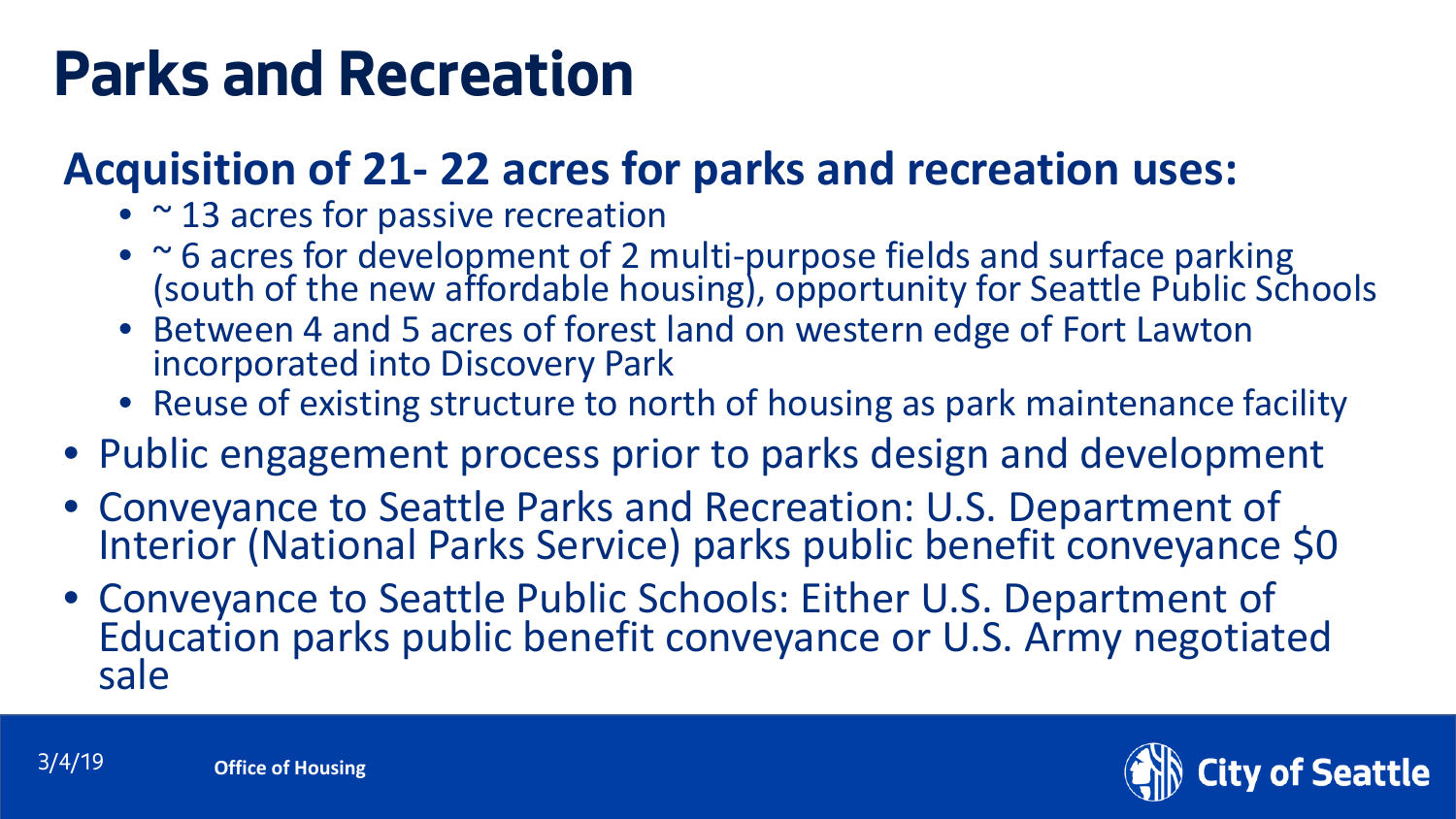

#### **Fort Lawton Redevelopment Timeline**

#### **Redevelopment Plan Review, Implementation & Process**